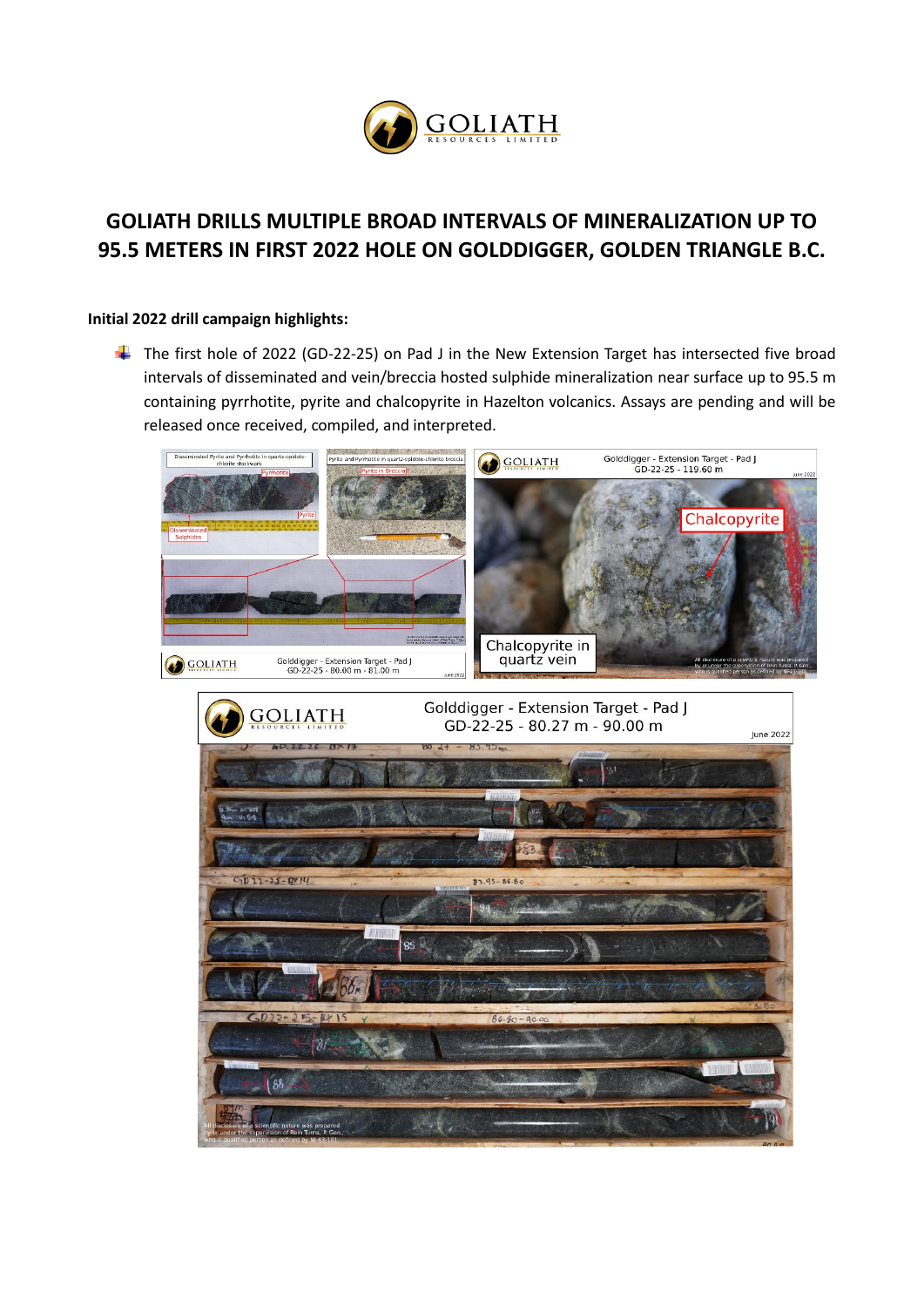

 $\ddot{\phantom{1}}$  The extensive mineralizing system has been confirmed over 1 km North-South along the Surebet Zone and 2 km East-West from Real Deal to the newly drilled Pad J located in the New Extension Target (see map below); it remains open in all directions.



The 2022 drill program is designed to expand the extent of known mineralization from 2021 in all directions, including to the West (to Lake Pad, 940 m SW of Real Deal), test the known gold mineralization to the North (to New Gold, 1 km north of North Rubble), and to the East (to Pad J within the New Extension Target, 1.5 Km South-East of the Surebet Outcrop where initial drilling has confirmed multiple broad zones of mineralization).

 $\ddot{\phantom{1}}$  The 2022 drill program will focus on expanding the known parameters of the Surebet high-grade goldsilver discovery with 24,000 m of drilling planned in 84 holes from 24 pad locations using 4 drill rigs. Its designed for resource level infill drilling and outline the large mineralized system over an area of 2.1 km East-West by 2.5 km North-South (5.25 square kilometers).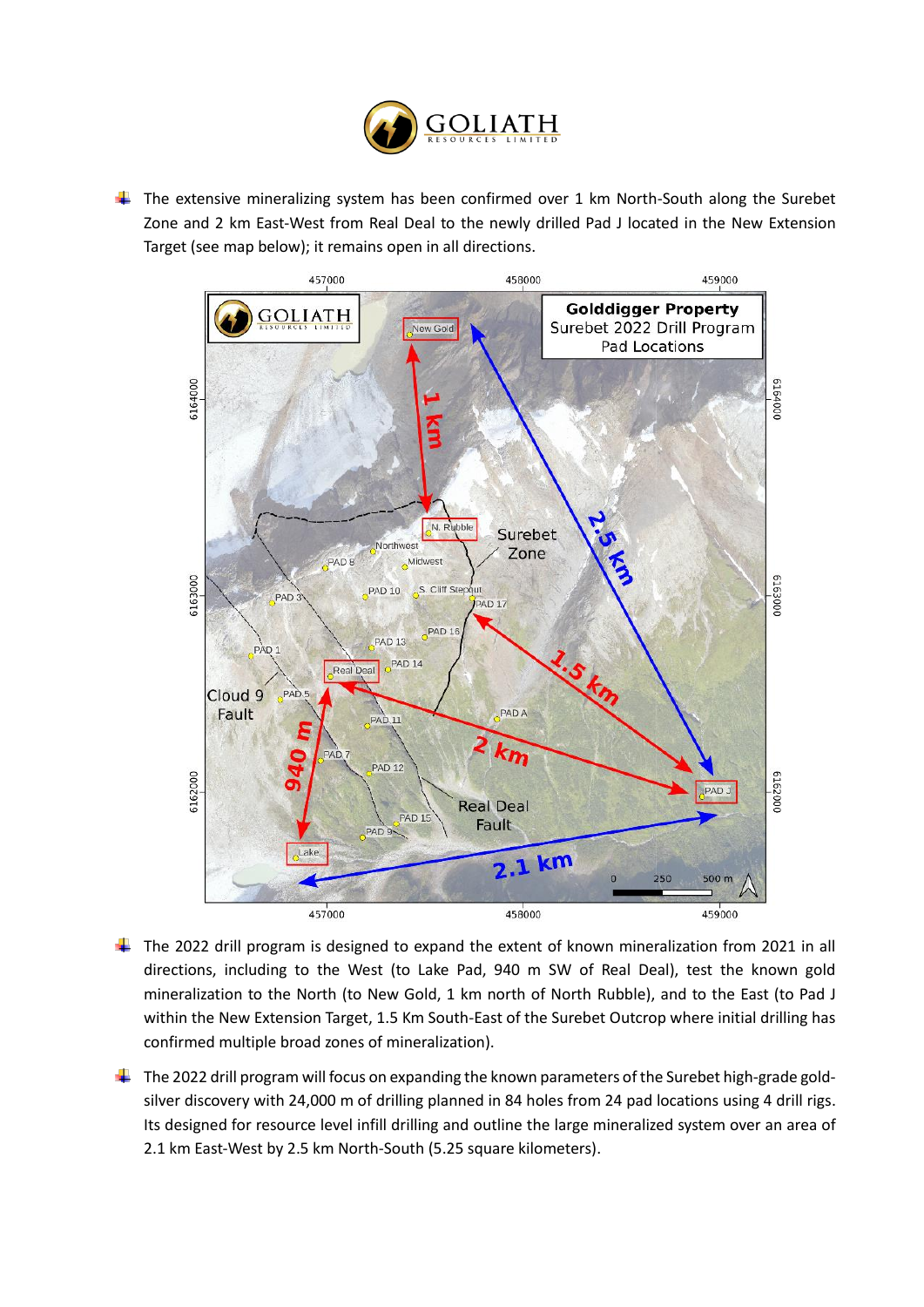

**Toronto, Ontario – June 20, 2022 – Goliath Resources Limited (TSX-V: GOT) (OTCQB: GOTRF) (FSE:B4IF)** (the **"Company"** or **"Goliath"**) is pleased to report initial observations from its first successful inaugural hole of 84 planned drill holes for the 2022 diamond drill campaign on the Surebet discovery at its 100% controlled Golddigger Property (the **"Property"**), Golden Triangle, B.C.

GD-22-25 (E 458908.947, N 6161976.043, azimuth 120°; dip -85°) was collared from Pad J the most easterly pad planned for 2022 at the New Extension Target located 1.5 km South-East of the outcropping Surebet and 2 km East-West from Real Deal (see map above).

Inaugural drilling on the New Extension Target intercepted five broad mineralized intervals characterized by disseminated sulphides, sulphides in stringers, veins and breccias containing pyrrhotite, pyrite and chalcopyrite. The Intervals are from bedrock at 42.4 m to 137.9 m, 181.9 m to 190.37 m, 202.08 m to 222.14 m, 256.9 m to 261.08 m, and 276.01 m to 353.00 m (end of hole) and remains open. The target of this hole was surface mineralization consisting of multiple channel and grab samples containing up to 44.4 gpt Au and 1629 gpt Ag modelled to be intersected at 200-250 m down hole.

Sulphide mineralization primarily occurs disseminated throughout an epidotized andesitic volcanic host rock and as millimeter to centimeter-size stringers and aggregations within quartz and quartz-epidote veins and breccia. The majority consist of pyrrhotite (locally up to 2 %), pyrite (locally up to 5 %) and chalcopyrite (locally up to 3%). A fault zone was intersected from 69.63 m to 78.09 m which is believed to have partially displaced the mineralized units. The drilling and data continue to confirm the presence of a large mineralizing system on the property and mineralization remains open in all directions.

During the 2022 drill campaign, Goliath plans to test the Surebet mineralized system at depth over an extensive area reaching as far as Lake Pad to the West (940 m SW of Real Deal) and New Gold to the North (1 km north of North Rubble) focused on delineating a mineralized area of 2.1 km East-West by 2.5 km North-South (see map above). Several drill locations are planned up to 600 meters West of Real Deal to target the Surebet mineralized system at depth based on the projected model generated from the 2021 drill results and 2020 channel sample results.

A series of drill holes are planned for the New Gold zone located 1 km north of Surebet. Similarly to the New Extension Target, this zone contains surface gold mineralization over 400 meters that remains open with  $\sim$  30 m of gold bearing breccia also observed in outcrop. The New Gold Zone is hosted in Hazelton volcanics in close proximity to the 'Red Line'. The majority of the world class mineral deposits discovered within the Golden Triangle are hosted in the Hazelton volcanics and occur within a few kilometers of the unconformity between Lower Hazelton and Stuhini rocks (also known as the 'Red Line').

Multiple surface channel, chip and grab samples collected from Real Deal and Cloud 9 secondary structures believed to be associated with the Surebet Zone within this area returned significant gold and silver values, further confirming the presence of a large gold-silver rich mineralizing system at depth. These secondary structures are interpreted to be acting as conduits for fluids to the surface.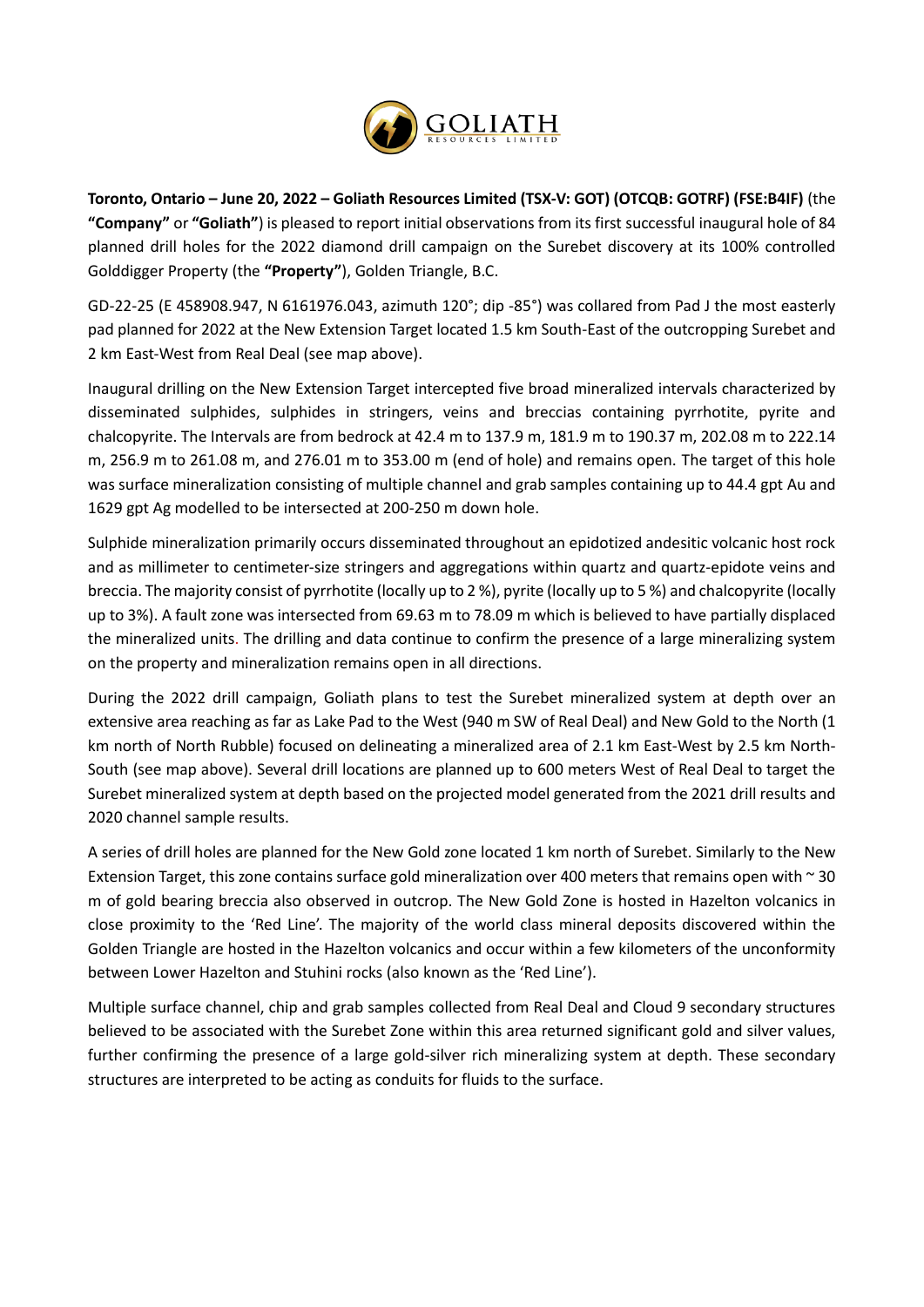

Roger Rosmus, Founder and CEO of Goliath Resources, states: *"We are off to an exciting 2022 drill season. Initial results from the inaugural hole with multiple broad intercepts of mineralization have far exceeded our expectations. Mineralization confirmed in the inaugural hole at the New Extension Target strongly indicates the presence of a large mineralizing system at depth on the Golddigger property. The planned 24,000 m drill program will test areas to the east, north and west of the known mineralization covering 5.25 square km and allow us to better understand the relationship between Surebet, the New Extension Target and New Gold. Surebet is shaping up to become the next big high-grade gold-silver discovery in the Golden Triangle, B.C."*

## **Golddigger Property**

The Golddigger Property is 100 % controlled covering an area of 23,859 hectares (59,646 acres or 239 squarekilometers) and is in the world class geological setting of the Eskay Rift within the Golden Triangle of British Columbia and within 2 km of the 'Red Line' that is host to multiple world class deposits. The property is on tide water 30 kilometers southeast of Stewart, British Columbia.

Surebet is characterized by a series of NW-SE trending structures that occur within a package of Hazelton Group sediments underlain by Hazelton volcanics and are within a few kilometers of the Red Line. All 24 diamond drill holes completed in 2021 intersected significant intervals of Au-Ag polymetallic mineralization over 1 km of strike, 1.1 km down-dip and 600 meters of vertical relief. Drill hole GD-21-03\* intersected 6.37 gpt AuEq (4.46 gpt Au and 122.13 gpt Ag) over 35.72 meters and drill hole GD-21-05\* intersected 12.6 gpt AuEq (8.06 gpt Au and 313.66 gpt Ag) over 6.38 meters. The average grade and width from all 24 holes\* assayed 6.29 gpt AuEq (4.35 gpt Au and 104.94 gpt Ag) over 5.87 meters, respectively.

LiDAR imagery, drone imagery, and field observations have identified several additional paralleling structures within a 4 square-kilometers area. Geochemical analyses have confirmed high-grade gold-silver polymetallic mineralization within these structures. The steeply dipping Real Deal and Cloud 9 structures, as well as the off shoot structures from the Extension Zone, display similar mineralization, geochemistry and textures to the Surebet Zone. Geologic observations at surface and within drill core show structural strain concentrating in the Surebet Zone along its shallower-dipping geometry. Real Deal and Cloud 9 are believed to be en-echelon structures that connect with Surebet at depth. The mineralized Surebet Zone remains open in all directions.

#### **Qualified Person**

Rein Turna P. Geo is the qualified person as defined by National Instrument 43-101, for Goliath Resource Limited projects, and supervised the preparation of, and has reviewed and approved, the technical information in this release.

#### *Other*

All rock, channel and talus fine samples were crushed and pulverized at MSALABS's laboratory in Terrace, BC. MSALABS is either Certified to ISO 9001:2008 or Accredited to ISO 17025:2005 in all of its locations. The resulting sample pulps were analyzed for gold by fire assay and metallic screen fire assay in Langley, BC. The pulps were also assayed using multi-element aqua regia digestion at MSALABS's laboratory in Langley, BC. The coarse reject portions of the rock samples, as well as the pulps, were shipped to Goliath Resources Ltd.'s storage facility in Terrace, BC. All samples were analyzed using MSALABS's assay procedure ICP-130, a 1:1:1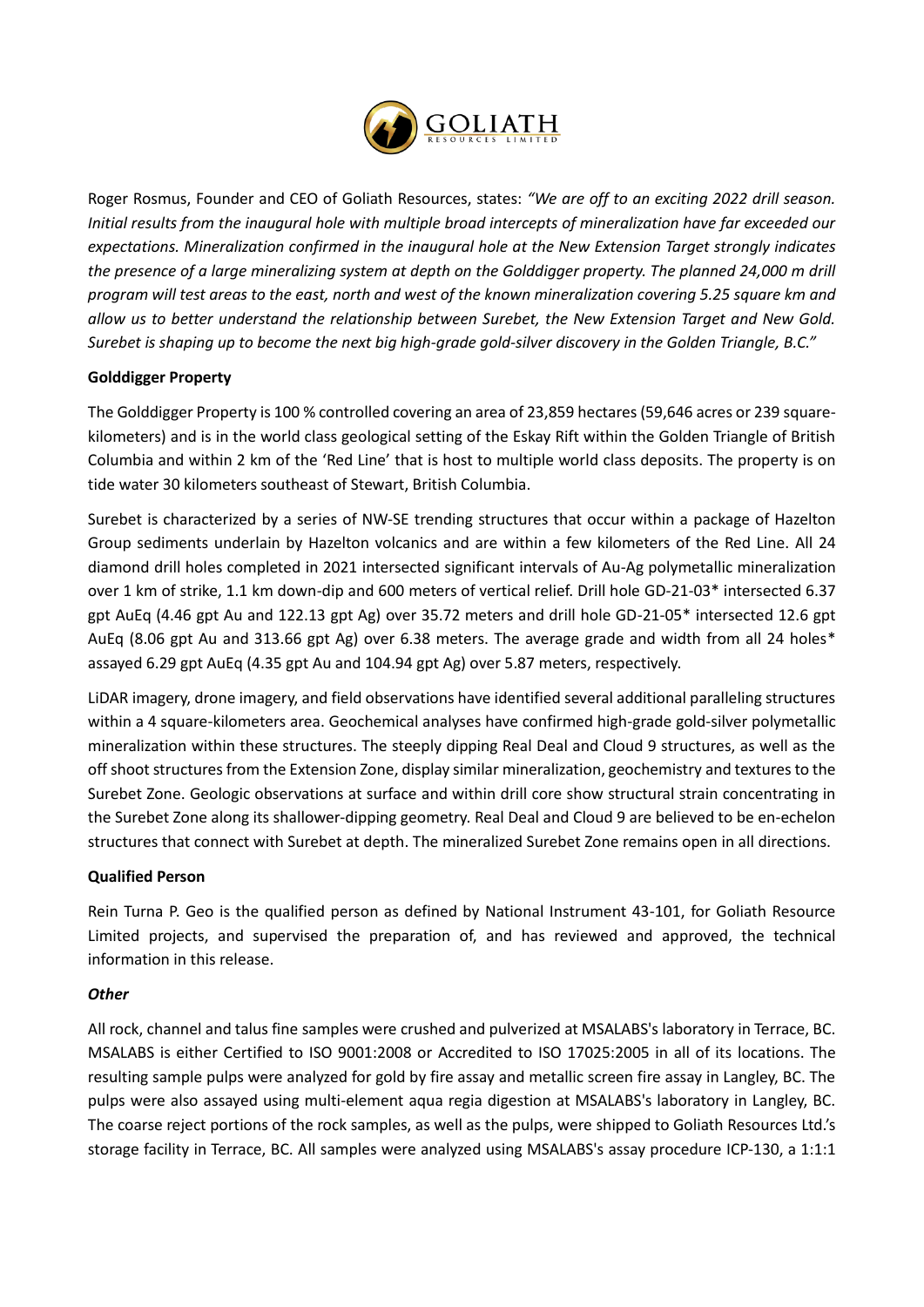

aqua regia digestion with inductively-coupled plasma atomic emission spectrometry (ICP-AES) or inductivelycoupled plasma mass spectrometry (ICP-MS) finish for 35 elements as well as the FAS-121 lead collection fire assay fusion procedure with atomic absorption spectroscopy (AAS) finish. Any results greater than 100 ppm for silver or 10,000 ppm copper, lead and zinc were additionally assayed using MSALABS's ICA-6xx method particular to each element. This method used an HNO3-HCl digestion followed by ICP-AES (or titrimetric and gravimetric analysis). Gold values of greater than 10 ppm Au were assayed by the FAS-425 method which includes a fire-assay fusion procedure with a gravimetric finish. Samples with Au greater than 5 ppm were additionally analyzed using metallic screen fire assay with MSALABS's MSC-150 or MSC-350 method. QA/QC samples including blanks, standards, and duplicate samples were inserted regularly into the sample sequence.

The reader is cautioned that grab samples are spot samples which are typically, but not exclusively, constrained to mineralization. Grab samples are selective in nature and collected to determine the presence or absence of mineralization and are not intended to be representative of the material sampled.

### **About Goliath Resources Limited**

Goliath Resources Limited is an explorer of precious metals projects in the prolific Golden Triangle of northwestern British Columbia and Abitibi Greenstone Belt of Quebec. All of its projects are in world class geological settings and geopolitical safe jurisdictions amenable to mining in Canada.

**For more information please contact:**  Goliath Resources Limited **Mr. Roger Rosmus**  Founder and CEO Tel: +1-416-488-2887 x222 [roger@goliathresources.com](mailto:roger@goliathresources.com) [www.goliathresourcesltd.com](http://www.goliathresourcesltd.com/)

*\* Widths are reported in drill core lengths and the true widths are not known. AuEq metal values are calculated using: Au 1792.60 USD/oz, Ag 23.13 USD/oz, Cu 4.37 USD/lbs, Pb 1.05 USD/lbs and Zn 1.52 USD/lbs on November 28, 2021. There is potential for economic recovery of gold, silver, copper, lead, and zinc from these occurrences based on other mining and exploration projects in the same Golden Triangle Mining Camp where Goliath's project is located such as the Homestake Ridge Gold Project (Auryn Resources Technical Report, Updated Mineral Resource Estimate and Preliminary Economic Assessment on the Homestake Ridge Gold Project, prepared by Minefill Services Inc. (Bothell, Washington), dated May 29, 2020. Here, AuEq values were calculated using 3-year running averages for metal price, and included provisions for metallurgical recoveries, treatment charges, refining costs, and transportation. Recoveries for Gold were 85.5%, Silver at 74.6%, Copper at 74.6% and Lead at 45.3%. It will be assumed that Zinc can be recovered with the Copper at the same recovery rate of 74.6%. The quoted reference of metallurgical recoveries is not from Goliath's Golddigger Project, Surebet Zone mineralization, and there is no guarantee that such recoveries will ever be achieved, unless detailed metallurgical work such as in a Feasibility Study can be eventually completed on the Golddigger Project.*